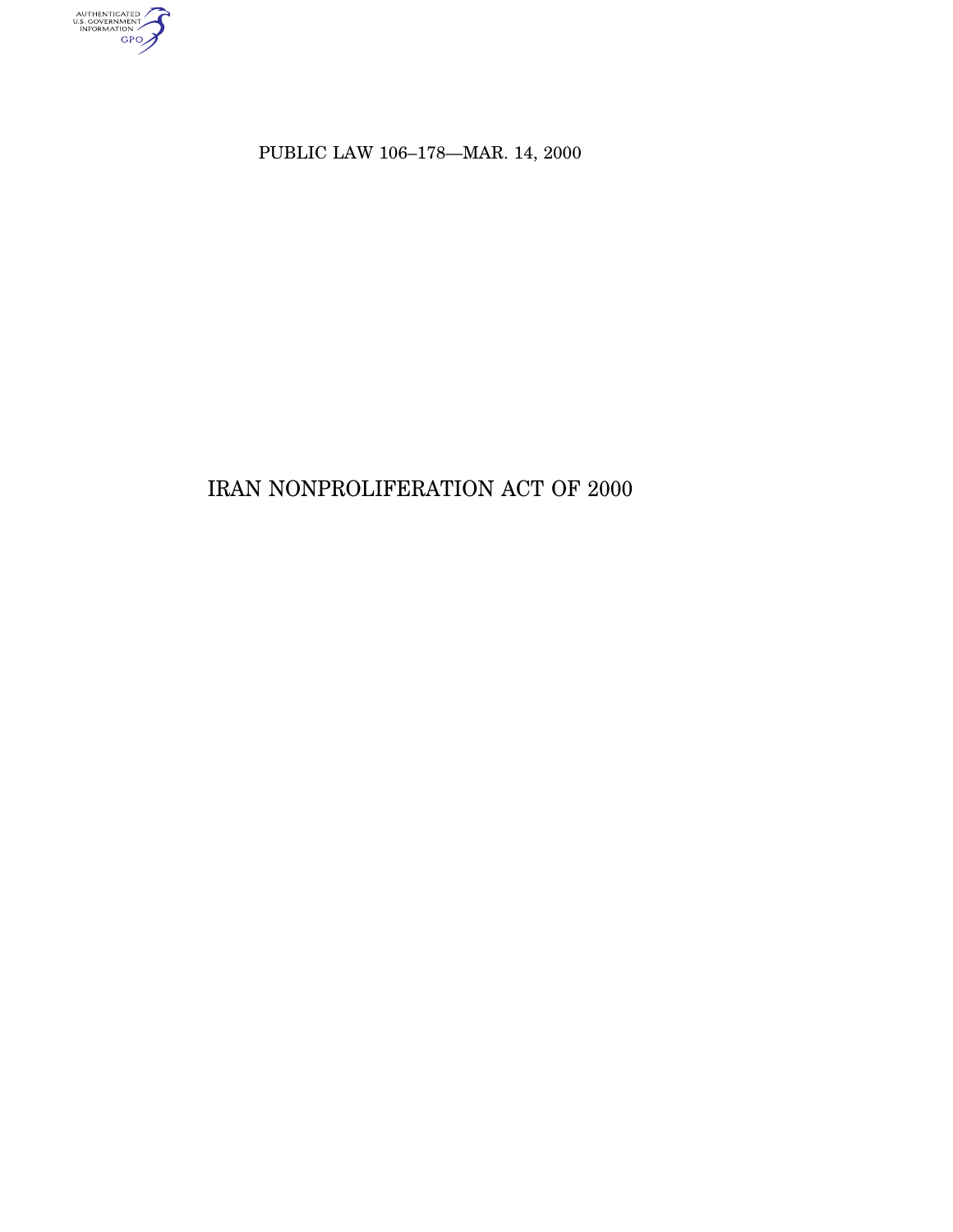# Public Law 106–178 106th Congress

# An Act

Mar. 14, 2000 [H.R. 1883]

To provide for the application of measures to foreign persons who transfer to Iran certain goods, services, or technology, and for other purposes.

*Be it enacted by the Senate and House of Representatives of the United States of America in Congress assembled*,

50 USC 1701 Weapons. note. Iran Nonproliferation Act of 2000. Arms and munitions.

President.

# **SECTION 1. SHORT TITLE.**

This Act may be cited as the "Iran Nonproliferation Act of 2000''.

### **SEC. 2. REPORTS ON PROLIFERATION TO IRAN.**

(a) REPORTS.—The President shall, at the times specified in subsection (b), submit to the Committee on International Relations of the House of Representatives and the Committee on Foreign Relations of the Senate a report identifying every foreign person with respect to whom there is credible information indicating that that person, on or after January 1, 1999, transferred to Iran— (1) goods, services, or technology listed on—

(A) the Nuclear Suppliers Group Guidelines for the Export of Nuclear Material, Equipment and Technology (published by the International Atomic Energy Agency as Information Circular INFCIRC/254/ Rev.3/ Part 1, and subsequent revisions) and Guidelines for Transfers of Nuclear-Related Dual-Use Equipment, Material, and Related Technology (published by the International Atomic Energy Agency as Information Circular INFCIRC/254/ Rev.3/ Part 2, and subsequent revisions):

(B) the Missile Technology Control Regime Equipment and Technology Annex of June 11, 1996, and subsequent revisions;

(C) the lists of items and substances relating to biological and chemical weapons the export of which is controlled by the Australia Group;

(D) the Schedule One or Schedule Two list of toxic chemicals and precursors the export of which is controlled pursuant to the Convention on the Prohibition of the Development, Production, Stockpiling and Use of Chemical Weapons and on Their Destruction; or

(E) the Wassenaar Arrangement list of Dual Use Goods and Technologies and Munitions list of July 12, 1996, and subsequent revisions; or

(2) goods, services, or technology not listed on any list identified in paragraph (1) but which nevertheless would be,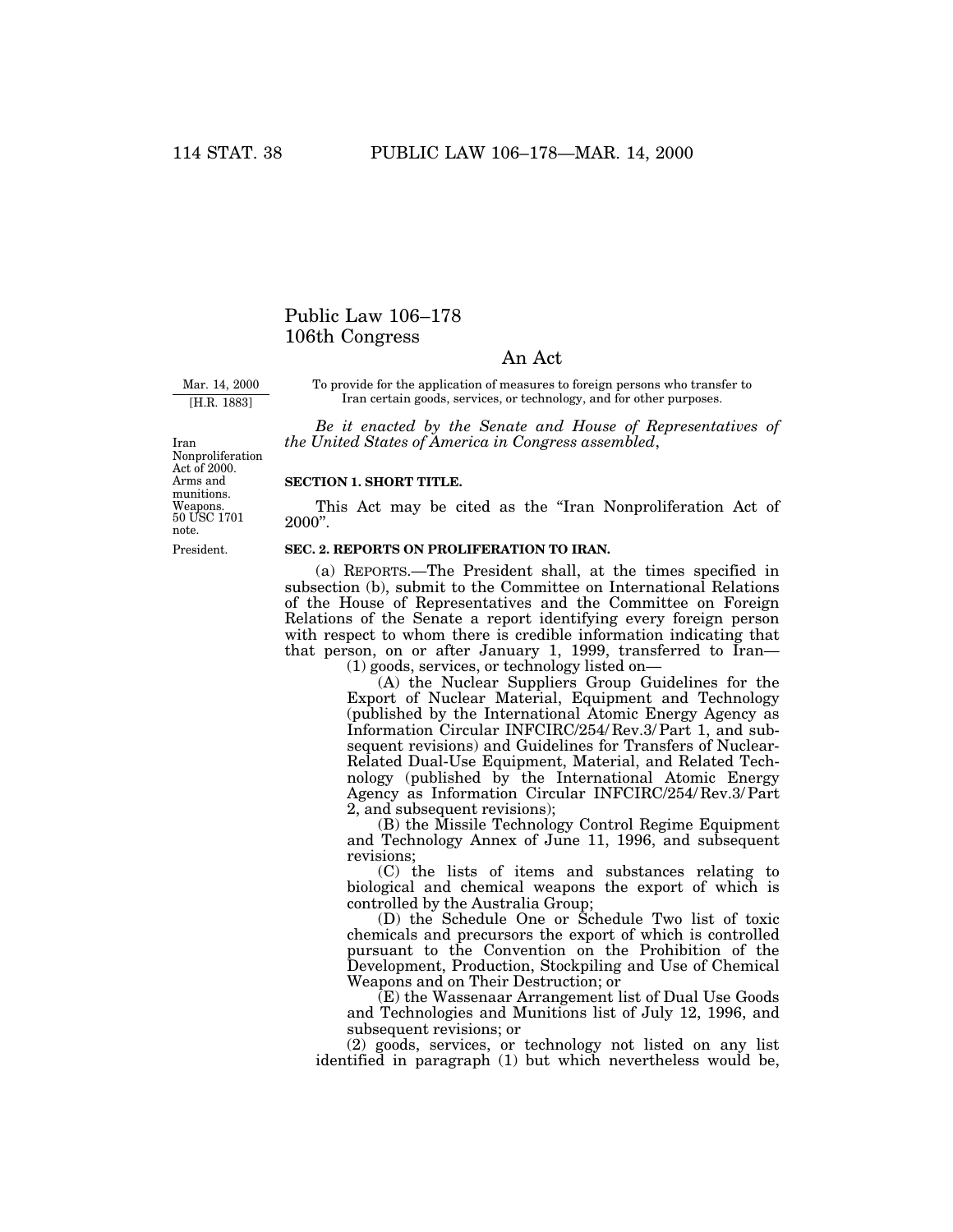if they were United States goods, services, or technology, prohibited for export to Iran because of their potential to make a material contribution to the development of nuclear, biological, or chemical weapons, or of ballistic or cruise missile systems.

(b) TIMING OF REPORTS.—The reports under subsection (a) shall Deadline. be submitted not later than 90 days after the date of the enactment of this Act, not later than 6 months after such date of enactment, and not later than the end of each 6-month period thereafter. (c) EXCEPTIONS.—Any foreign person who—

(1) was identified in a previous report submitted under subsection (a) on account of a particular transfer; or

(2) has engaged in a transfer on behalf of, or in concert with, the Government of the United States,

is not required to be identified on account of that same transfer in any report submitted thereafter under this section, except to the degree that new information has emerged indicating that the particular transfer may have continued, or been larger, more significant, or different in nature than previously reported under this section.

(d) SUBMISSION IN CLASSIFIED FORM.—When the President considers it appropriate, reports submitted under subsection (a), or appropriate parts thereof, may be submitted in classified form.

#### **SEC. 3. APPLICATION OF MEASURES TO CERTAIN FOREIGN PERSONS.**

(a) APPLICATION OF MEASURES.—Subject to sections 4 and 5, the President is authorized to apply with respect to each foreign person identified in a report submitted pursuant to section 2(a), for such period of time as he may determine, any or all of the measures described in subsection (b).

(b) DESCRIPTION OF MEASURES.—The measures referred to in subsection (a) are the following:

(1) EXECUTIVE ORDER NO. 12938 PROHIBITIONS.—The measures set forth in subsections (b) and (c) of section 4 of Executive Order No. 12938.

(2) ARMS EXPORT PROHIBITION.—Prohibition on United States Government sales to that foreign person of any item on the United States Munitions List as in effect on August 8, 1995, and termination of sales to that person of any defense articles, defense services, or design and construction services under the Arms Export Control Act.

(3) DUAL USE EXPORT PROHIBITION.—Denial of licenses and suspension of existing licenses for the transfer to that person of items the export of which is controlled under the Export Administration Act of 1979 or the Export Administration Regulations.

(c) EFFECTIVE DATE OF MEASURES.—Measures applied pursuant to subsection (a) shall be effective with respect to a foreign person no later than—

(1) 90 days after the report identifying the foreign person is submitted, if the report is submitted on or before the date required by section 2(b);

(2) 90 days after the date required by section 2(b) for submitting the report, if the report identifying the foreign person is submitted within 60 days after that date; or

(3) on the date that the report identifying the foreign person is submitted, if that report is submitted more than  $60$  days after the date required by section 2(b).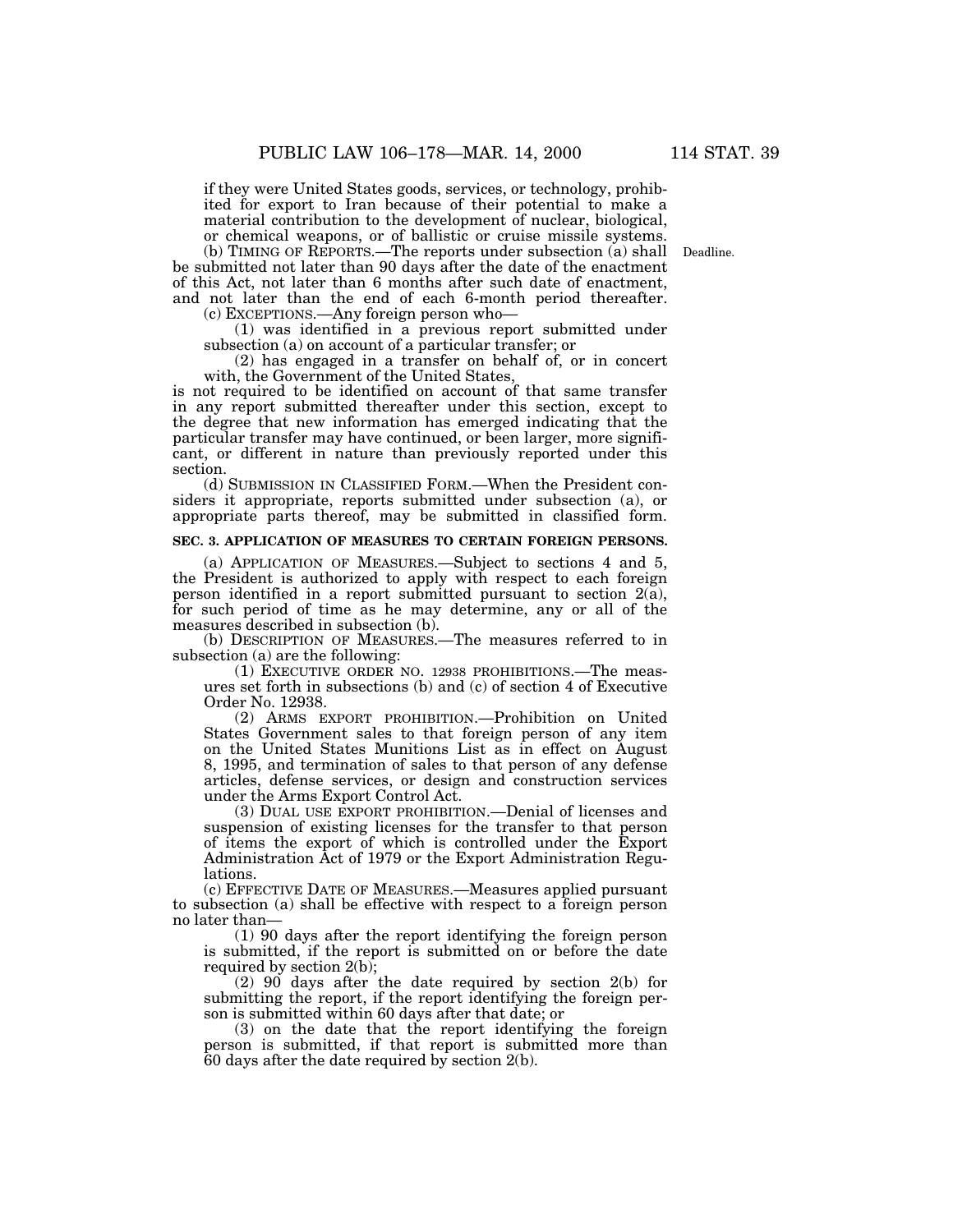(d) PUBLICATION IN FEDERAL REGISTER.—The application of measures to a foreign person pursuant to subsection  $\overline{a}$ ) shall be announced by notice published in the Federal Register.

#### **SEC. 4. PROCEDURES IF MEASURES ARE NOT APPLIED.**

(a) REQUIREMENT TO NOTIFY CONGRESS.—Should the President not exercise the authority of section 3(a) to apply any or all of the measures described in section 3(b) with respect to a foreign person identified in a report submitted pursuant to section  $2(a)$ , he shall so notify the Committee on International Relations of the House of Representatives and the Committee on Foreign Relations of the Senate no later than the effective date under section 3(c) for measures with respect to that person.

(b) WRITTEN JUSTIFICATION.—Any notification submitted by the President under subsection (a) shall include a written justification describing in detail the facts and circumstances relating specifically to the foreign person identified in a report submitted pursuant to section 2(a) that support the President's decision not to exercise the authority of section 3(a) with respect to that person.

(c) SUBMISSION IN CLASSIFIED FORM.—When the President considers it appropriate, the notification of the President under subsection (a), and the written justification under subsection (b), or appropriate parts thereof, may be submitted in classified form.

## **SEC. 5. DETERMINATION EXEMPTING FOREIGN PERSON FROM SEC-TIONS 3 AND 4.**

(a) IN GENERAL.—Sections 3 and 4 shall not apply to a foreign person 15 days after the President reports to the Committee on International Relations of the House of Representatives and the Committee on Foreign Relations of the Senate that the President has determined, on the basis of information provided by that person, or otherwise obtained by the President, that—

(1) the person did not, on or after January 1, 1999, knowingly transfer to Iran the goods, services, or technology the apparent transfer of which caused that person to be identified in a report submitted pursuant to section  $2(a)$ ;

(2) the goods, services, or technology the transfer of which caused that person to be identified in a report submitted pursuant to section 2(a) did not materially contribute to Iran's efforts to develop nuclear, biological, or chemical weapons, or ballistic or cruise missile systems;

(3) the person is subject to the primary jurisdiction of a government that is an adherent to one or more relevant nonproliferation regimes, the person was identified in a report submitted pursuant to section  $2(a)$  with respect to a transfer of goods, services, or technology described in section  $2(a)(1)$ , and such transfer was made consistent with the guidelines and parameters of all such relevant regimes of which such government is an adherent; or

(4) the government with primary jurisdiction over the person has imposed meaningful penalties on that person on account of the transfer of the goods, services, or technology which caused that person to be identified in a report submitted pursuant to section 2(a).

(b) OPPORTUNITY TO PROVIDE INFORMATION.—Congress urges the President—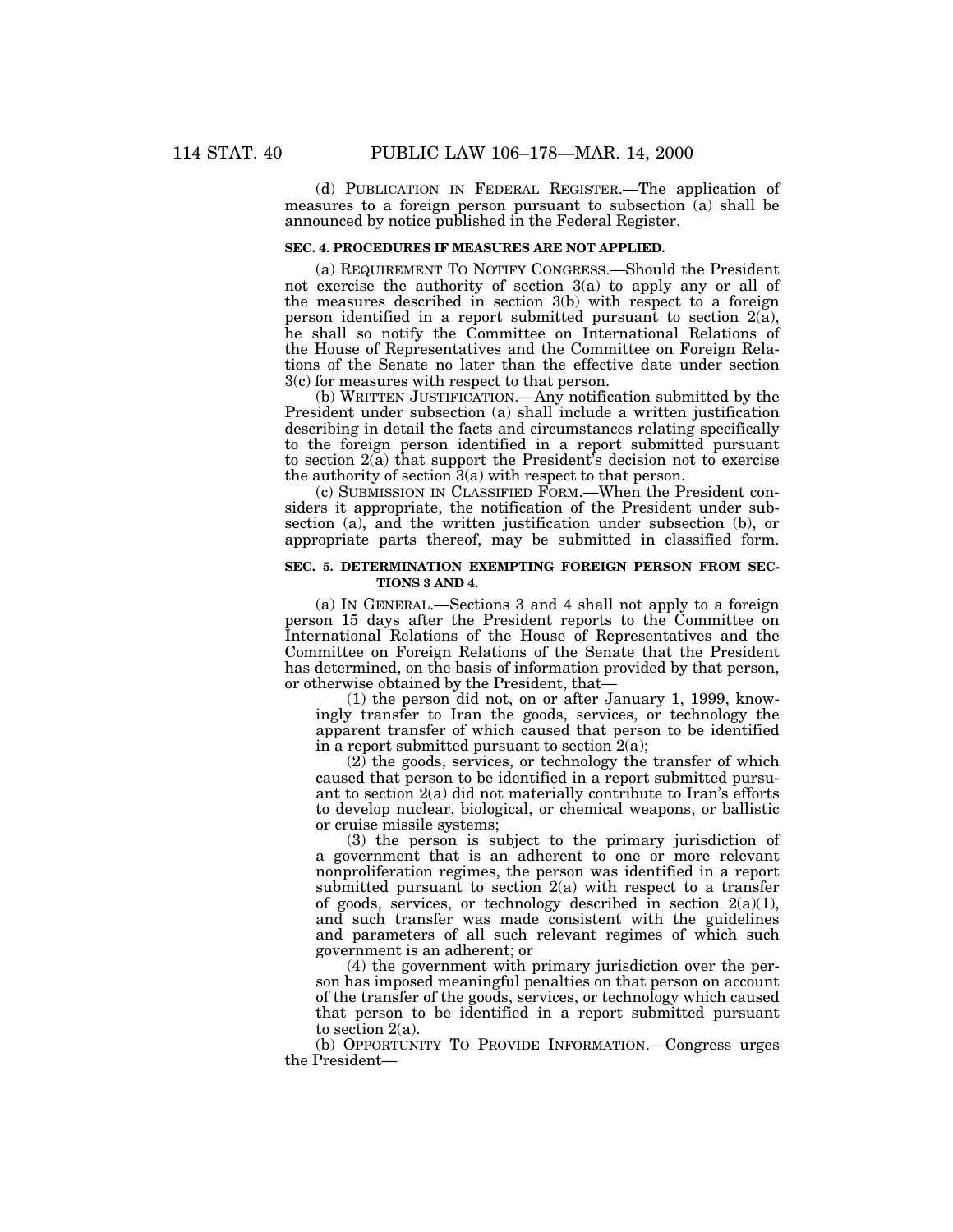(1) in every appropriate case, to contact in a timely fashion each foreign person identified in each report submitted pursuant to section  $2(a)$ , or the government with primary jurisdiction over such person, in order to afford such person, or governments, the opportunity to provide explanatory, exculpatory, or other additional information with respect to the transfer that caused such person to be identified in a report submitted pursuant to section 2(a); and

(2) to exercise the authority in subsection (a) in all cases where information obtained from a foreign person identified in a report submitted pursuant to section  $2(a)$ , or from the government with primary jurisdiction over such person, establishes that the exercise of such authority is warranted.

(c) SUBMISSION IN CLASSIFIED FORM.—When the President considers it appropriate, the determination and report of the President under subsection (a), or appropriate parts thereof, may be submitted in classified form.

## **SEC. 6. RESTRICTION ON EXTRAORDINARY PAYMENTS IN CONNECTION WITH THE INTERNATIONAL SPACE STATION.**

Russian Federation. President.

(a) RESTRICTION ON EXTRAORDINARY PAYMENTS IN CONNECTION WITH THE INTERNATIONAL SPACE STATION.—Notwithstanding any other provision of law, no agency of the United States Government may make extraordinary payments in connection with the International Space Station to the Russian Aviation and Space Agency, any organization or entity under the jurisdiction or control of the Russian Aviation and Space Agency, or any other organization, entity, or element of the Government of the Russian Federation, unless, during the fiscal year in which the extraordinary payments in connection with the International Space Station are to be made, the President has made the determination described in subsection (b), and reported such determination to the Committee on International Relations and the Committee on Science of the House of Representatives and the Committee on Foreign Relations and the Committee on Commerce, Science, and Transportation of the Senate.

(b) DETERMINATION REGARDING RUSSIAN COOPERATION IN PRE-VENTING PROLIFERATION TO IRAN.—The determination referred to in subsection (a) is a determination by the President that—

(1) it is the policy of the Government of the Russian Federation to oppose the proliferation to Iran of weapons of mass destruction and missile systems capable of delivering such weapons;

(2) the Government of the Russian Federation (including the law enforcement, export promotion, export control, and intelligence agencies of such government) has demonstrated and continues to demonstrate a sustained commitment to seek out and prevent the transfer to Iran of goods, services, and technology that could make a material contribution to the development of nuclear, biological, or chemical weapons, or of ballistic or cruise missile systems; and

(3) neither the Russian Aviation and Space Agency, nor any organization or entity under the jurisdiction or control of the Russian Aviation and Space Agency, has, during the 1-year period prior to the date of the determination pursuant to this subsection, made transfers to Iran reportable under section 2(a) of this Act (other than transfers with respect to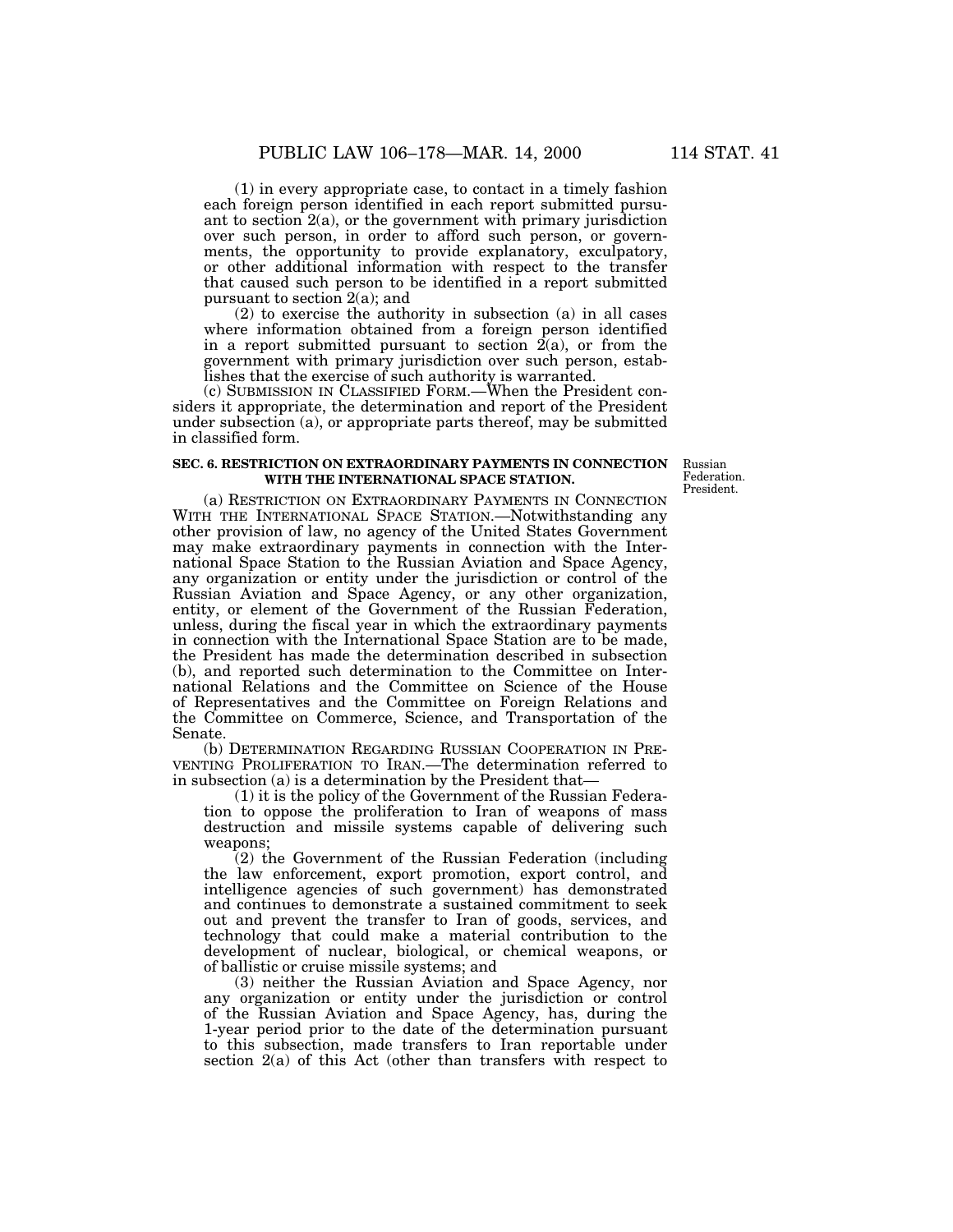Deadline.

which a determination pursuant to section 5 has been or will be made).

(c) PRIOR NOTIFICATION.—Not less than 5 days before making a determination under subsection (b), the President shall notify the Committee on International Relations and the Committee on Science of the House of Representatives and the Committee on Foreign Relations and the Committee on Commerce, Science, and Transportation of the Senate of his intention to make such determination.

(d) WRITTEN JUSTIFICATION.—A determination of the President under subsection (b) shall include a written justification describing in detail the facts and circumstances supporting the President's conclusion.

(e) SUBMISSION IN CLASSIFIED FORM.—When the President considers it appropriate, a determination of the President under subsection (b), a prior notification under subsection (c), and a written justification under subsection (d), or appropriate parts thereof, may be submitted in classified form.

(f) EXCEPTION FOR CREW SAFETY.-

(1) EXCEPTION.—The National Aeronautics and Space Administration may make extraordinary payments that would otherwise be prohibited under this section to the Russian Aviation and Space Agency or any organization or entity under the jurisdiction or control of the Russian Aviation and Space Agency if the President has notified the Congress in writing that such payments are necessary to prevent the imminent loss of life by or grievous injury to individuals aboard the International Space Station.

(2) REPORT.—Not later than 30 days after notifying Congress that the National Aeronautics and Space Administration will make extraordinary payments under paragraph (1), the President shall submit to Congress a report describing—

(A) the extent to which the provisions of subsection (b) had been met as of the date of notification; and

(B) the measures that the National Aeronautics and Space Administration is taking to ensure that—

(i) the conditions posing a threat of imminent loss of life by or grievous injury to individuals aboard the International Space Station necessitating the extraordinary payments are not repeated; and

(ii) it is no longer necessary to make extraordinary payments in order to prevent imminent loss of life by or grievous injury to individuals aboard the International Space Station.

(g) SERVICE MODULE EXCEPTION.—(1) The National Aeronautics and Space Administration may make extraordinary payments that would otherwise be prohibited under this section to the Russian Aviation and Space Agency, any organization or entity under the jurisdiction or control of the Russian Aviation and Space Agency, or any subcontractor thereof for the construction, testing, preparation, delivery, launch, or maintenance of the Service Module, and for the purchase (at a total cost not to exceed \$14,000,000) of the pressure dome for the Interim Control Module and the Androgynous Peripheral Docking Adapter and related hardware for the United States propulsion module, if—

(A) the President has notified Congress at least 5 days before making such payments;

Deadline.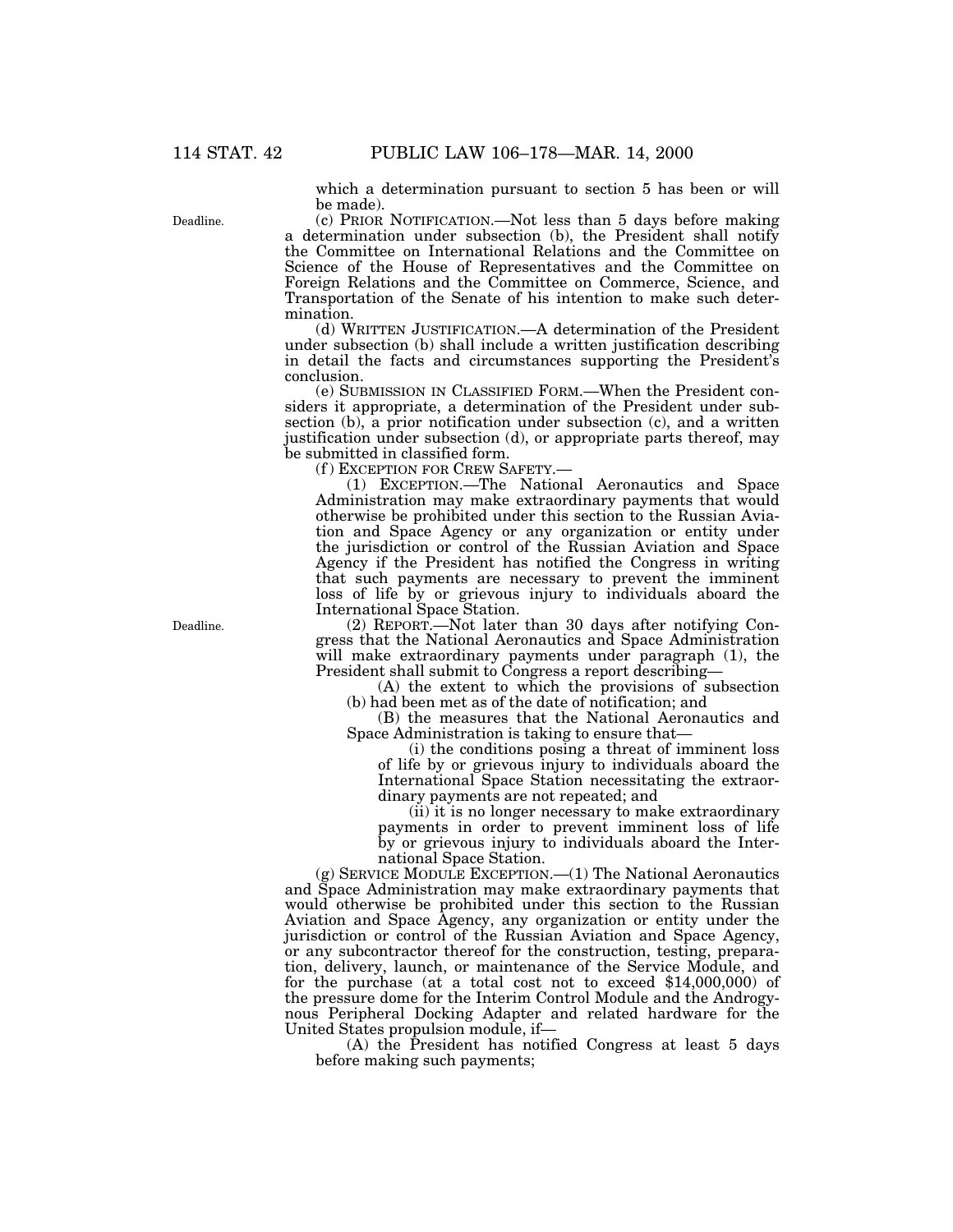(B) no report has been made under section 2 with respect to an activity of the entity to receive such payment, and the President has no credible information of any activity that would require such a report; and

(C) the United States will receive goods or services of value to the United States commensurate with the value of the extraordinary payments made.

(2) For purposes of this subsection, the term ''maintenance'' means activities which cannot be performed by the National Aeronautics and Space Administration and which must be performed in order for the Service Module to provide environmental control, life support, and orbital maintenance functions which cannot be performed by an alternative means at the time of payment.

(3) This subsection shall cease to be effective 60 days after a United States propulsion module is in place at the International Space Station.

(h) EXCEPTION.—Notwithstanding subsections (a) and (b), no agency of the United States Government may make extraordinary payments in connection with the International Space Station to any foreign person subject to measures applied pursuant to—

(1) section 3 of this Act; or

(2) section 4 of Executive Order No. 12938 (November 14, 1994), as amended by Executive Order No. 13094 (July 28, 1998).

Such payments shall also not be made to any other entity if the agency of the United States Government anticipates that such payments will be passed on to such a foreign person.

#### **SEC. 7. DEFINITIONS.**

For purposes of this Act, the following terms have the following meanings:

(1) EXTRAORDINARY PAYMENTS IN CONNECTION WITH THE INTERNATIONAL SPACE STATION.—The term ''extraordinary payments in connection with the International Space Station'' means payments in cash or in kind made or to be made by the United States Government—

(A) for work on the International Space Station which the Russian Government pledged at any time to provide at its expense; or

(B) for work on the International Space Station, or for the purchase of goods or services relating to human space flight, that are not required to be made under the terms of a contract or other agreement that was in effect on January 1, 1999, as those terms were in effect on such date.

(2) FOREIGN PERSON; PERSON.—The terms ''foreign person'' and ''person'' mean—

(A) a natural person that is an alien;

(B) a corporation, business association, partnership, society, trust, or any other nongovernmental entity, organization, or group, that is organized under the laws of a foreign country or has its principal place of business in a foreign country;

(C) any foreign governmental entity operating as a business enterprise; and

(D) any successor, subunit, or subsidiary of any entity described in subparagraph (B) or (C).

Termination date.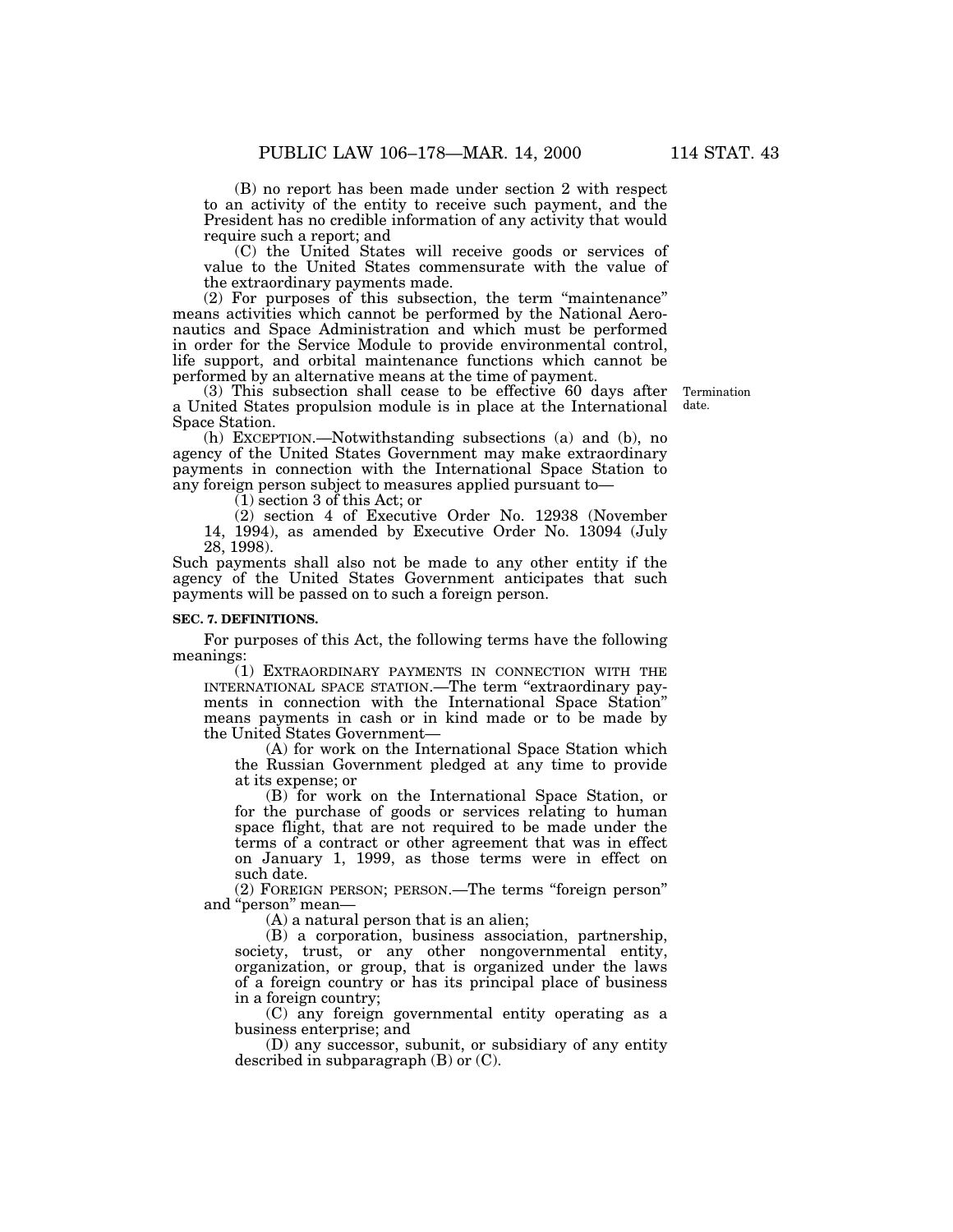(3) EXECUTIVE ORDER NO. 12938.—The term ''Executive Order No. 12938'' means Executive Order No. 12938 as in effect on January 1, 1999.

(4) ADHERENT TO RELEVANT NONPROLIFERATION REGIME.— A government is an ''adherent'' to a ''relevant nonproliferation regime'' if that government—

(A) is a member of the Nuclear Suppliers Group with respect to a transfer of goods, services, or technology described in section  $2(a)(1)(A);$ 

(B) is a member of the Missile Technology Control Regime with respect to a transfer of goods, services, or technology described in section  $2(a)(1)(B)$ , or is a party to a binding international agreement with the United States that was in effect on January 1, 1999, to control the transfer of such goods, services, or technology in accordance with the criteria and standards set forth in the Missile Technology Control Regime;

(C) is a member of the Australia Group with respect to a transfer of goods, services, or technology described in section  $2(a)(1)(\overline{C})$ ;

(D) is a party to the Convention on the Prohibition of the Development, Production, Stockpiling and Use of Chemical Weapons and on Their Destruction with respect to a transfer of goods, services, or technology described in section  $2(a)(1)(D)$ ; or

(E) is a member of the Wassenaar Arrangement with respect to a transfer of goods, services, or technology described in section  $2(a)(1)(E)$ .

(5) ORGANIZATION OR ENTITY UNDER THE JURISDICTION OR CONTROL OF THE RUSSIAN AVIATION AND SPACE AGENCY. $-(A)$ The term "organization or entity under the jurisdiction or control of the Russian Aviation and Space Agency'' means an organization or entity that—

(i) was made part of the Russian Space Agency upon its establishment on February 25, 1992;

(ii) was transferred to the Russian Space Agency by decree of the Russian Government on July 25, 1994, or May 12, 1998;

(iii) was or is transferred to the Russian Aviation and Space Agency or Russian Space Agency by decree of the Russian Government at any other time before, on, or after the date of the enactment of this Act; or

(iv) is a joint stock company in which the Russian Aviation and Space Agency or Russian Space Agency has at any time held controlling interest.

(B) Any organization or entity described in subparagraph (A) shall be deemed to be under the jurisdiction or control of the Russian Aviation and Space Agency regardless of whether—

(i) such organization or entity, after being part of or transferred to the Russian Aviation and Space Agency or Russian Space Agency, is removed from or transferred out of the Russian Aviation and Space Agency or Russian Space Agency; or